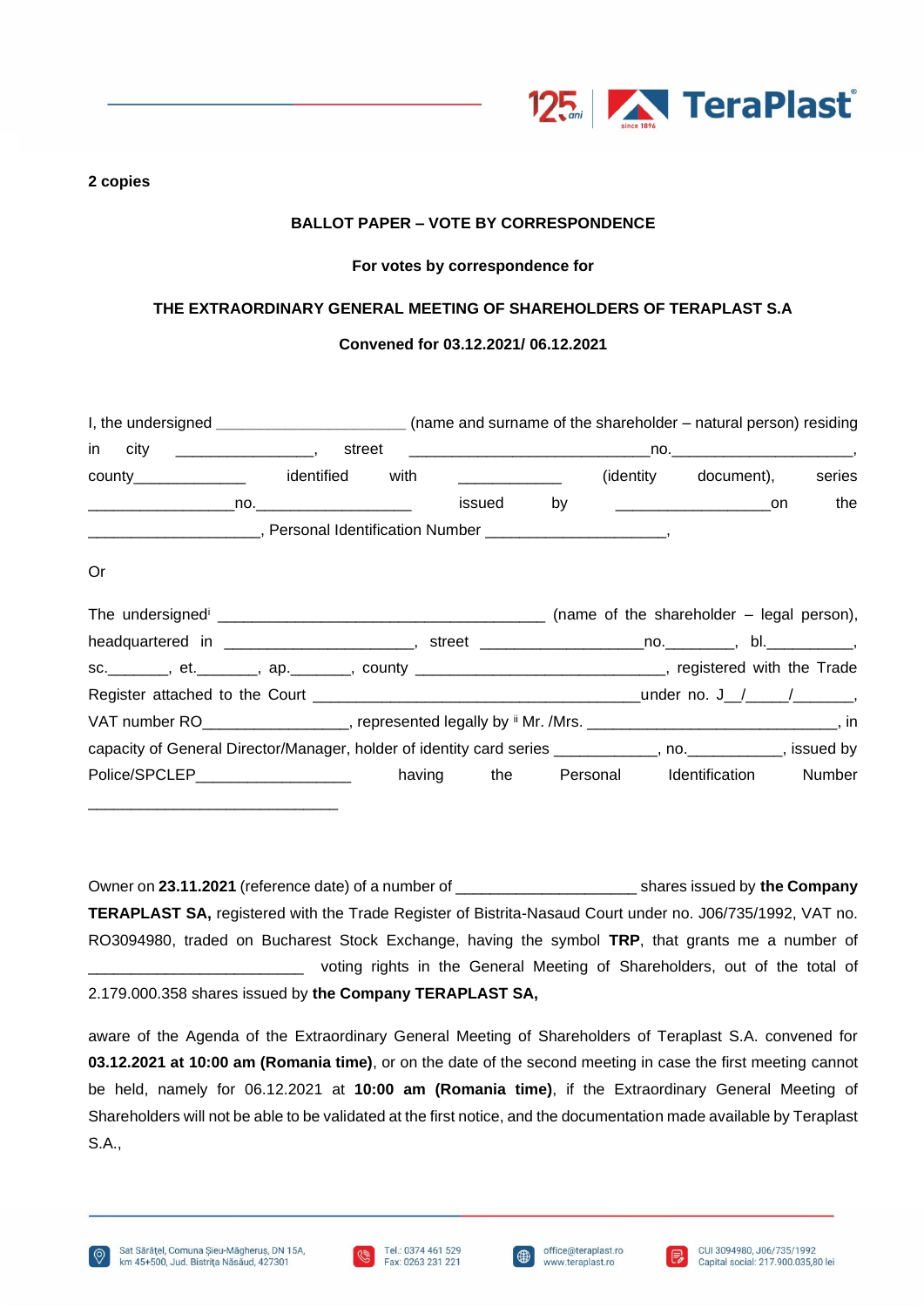

by the present **ballot paper**, I express my vote by correspondence regarding the items of the Agenda of the **Extraordinary General Meeting of Shareholders**, as follows:

**1.** For **item 1** of the agenda, namely: **"To approve the amendment of the Extraordinary General Meeting of the Company's Shareholders Decision no. 1 dated August 24, 2020, as subsequently amended by the Extraordinary General Meeting Decision no. 1 dated June 25, 2021, approving the repurchase of a maximum number of 5.500.000 shares with a par value of 0.1 lei/share at a minimum price equal to the BVB market price at the time of purchase and a maximum price of 1 leu/share, as follows:** 

**- increasing the maximum purchase price of the repurchased shares, from 1.00 leu/share to 2 lei/share; - supplementing the number of shares to be repurchased (bought back) by 2.000.000 shares; a maximum number of 7.500.000 shares are to be thus repurchased;**

**- the own shares repurchased by the Company shall be offered for free to the employees, the senior employees of the member companies of Teraplast Group and the directors of the company, within a stock option plan program".**

| For | <b>Against</b> | Abstaining |
|-----|----------------|------------|
|     |                |            |

**2.** For item 2 of the agenda, namely: **"To entrusting the Board of Directors with the fulfilment of the resolution adopted by the Extraordinary General Meeting of Shareholders"**

| For | <b>Against</b> | <b>Abstaining</b> |
|-----|----------------|-------------------|
|     |                |                   |

**3.** For **item 3** of the agenda, namely: **"To authorize the appointing the Chairman of the Extraordinary General Meeting of Shareholders to sign the GMS Resolution on behalf and in the name of all the attending shareholders."**

| For | <b>Against</b> | <b>Abstaining</b> |
|-----|----------------|-------------------|
|     |                |                   |







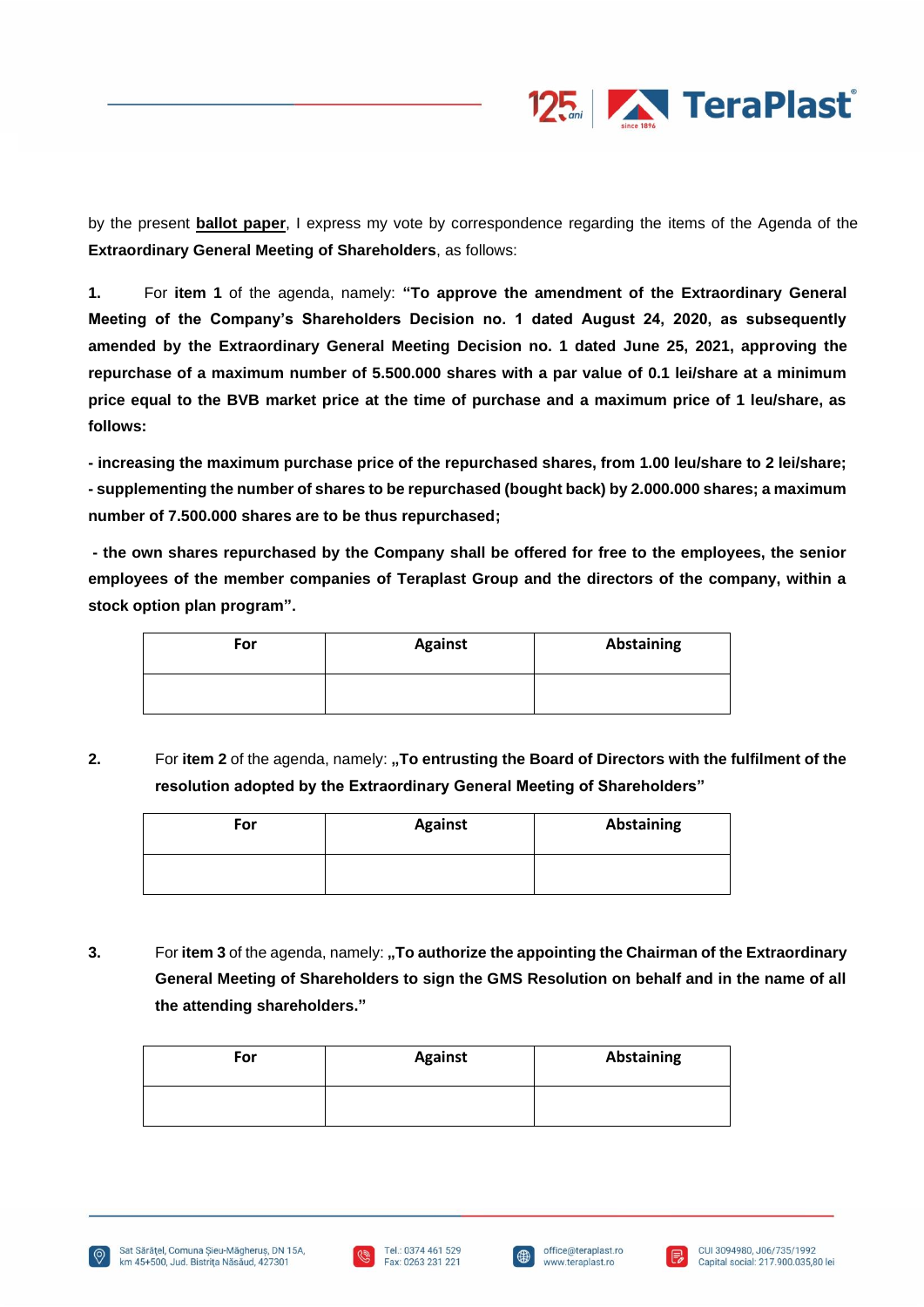

**4.** For **item 4** of the agenda, namely: **"To authorize the Company's legal counsel, Ms. Kinga Vaida, to carry out all formalities concerning the EGM recording with the Trade Register Office attached to Bistrita-Nasaud Court and its publication in the Official Gazette of Romania, Part IV."**

| For | <b>Against</b> | Abstaining |
|-----|----------------|------------|
|     |                |            |

#### **Please find hereby attached a copy of the valid ID card<sup>ii</sup>/a copy of the registration certificate <sup>iv</sup>.**

Note: Will be marked with "X" the box corresponding to the vote. The other boxes will not be filled in with **any mark.** 

This ballot paper was drawn up in accordance with the provisions of Law no. 24/2017 on the issuers of financial instruments and market operations, as well as A.S.F. Regulation No.5/2018.

This ballot paper will be filled in at all entries, signed and dated by the shareholder.

**The ballot paper is executed up in 2 original copies**, out of which: one will remain at the shareholder and the other will be submitted to **TERAPLAST S.A.** headquarter not later than **01.12.2021, 08:00 am Romania time.** 

Date:

**<sup>v</sup>\_\_\_\_\_\_\_\_\_\_\_\_\_\_\_\_\_\_\_\_\_\_\_\_\_\_\_\_\_\_\_\_\_\_\_\_\_\_\_ (signature)**

**vi\_\_\_\_\_\_\_\_\_\_\_\_\_\_\_\_\_\_\_\_\_\_\_\_\_\_\_\_\_\_\_\_\_\_\_\_\_\_\_**

(First name and surname of the natural person shareholder or the legal representative of the legal entity, in capital letters)

Personal data entered in this special power of attorney (name and surname, domicile, series, number

and date of issuance of identity card, personal numerical code, signature, number of

shares held) shall be processed in compliance with the legal provisions regarding the protection of individuals

with regard to the processing of personal data and the free circulation of such

data, during the period stipulated by law, pursuant to Law no. 24/2017 on Issuers of

Financial Instruments and Market Operations and of ASF Regulation no. 5/2018 on Issuers of